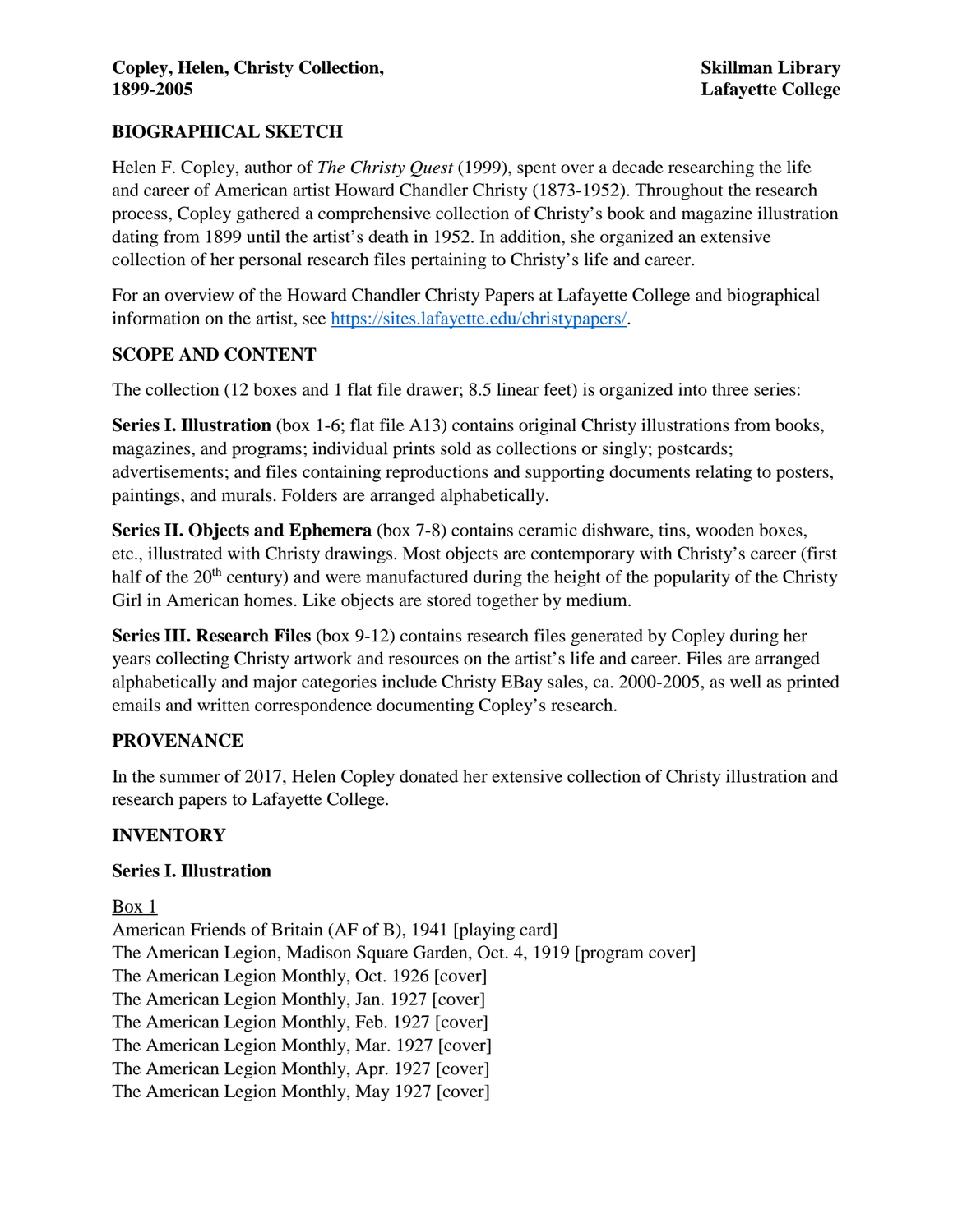The American Legion Monthly, June 1927 [cover] The American Legion Monthly, July 1927 [cover] The American Legion Monthly, Aug. 1927 [cover] The American Legion Monthly, Sept. 1927 [cover] The American Legion Monthly, Oct. 1927 [cover] The American Legion Monthly, Nov. 1927 [cover] The American Legion Monthly, Dec. 1927 [cover] The American Legion Monthly, Feb. 1928 [cover] The American Legion Weekly, Jun. 16, 1922 [cover] American Weekly [18 covers] See Flat File Drawer A13 "Americans All" Poster Miniature, April 20, 1919 [2 editions] Army vs. Navy, 1936 [program cover] Army vs. Navy, 1938 [program cover] Army vs. Notre Dame, 1938 [program cover] The Army Girl, 1906 [book plate] At the Play, 1907 Beach, Rex. "The Ne'er-Do-Well." 1910 [book cover] Beach, Rex. "The Ne'er-Do-Well." *Everybody's Magazine* (Dec. 1910-Jul.1911). Beckmesser Books illustrated by HCC [advertisements] Brady, Cyrus Townsend. "A Syndicate Hero." *Scribner's* 34 (Nov. 1903): 557-560. Brady, Cyrus Townsend. "In Oklahoma." *Scribner's* 34 (Feb. 1902). Brush, Mary Isabel. "My Money-Spoiled Husband." *Good Housekeeping* (May 1913). Cable, George. W. "The Clock in the Sky." *Scribner's* (Aug. 1901): 327-332. Calendar, 1902 Calendar, 1911 Calendar, 1919 Calendars [advertisements] See oversize Box 3 Camp Fire Girls (Apr. 1925 [cover] "The Capture of the Block-House, San Juan." 1899 "The Capture of El Caney." 1899 Chambers, Robert W. "Amourette." *Hampton's* (May 1911): 531-547. Chambers, Robert W. "Ex Curia." *Scribner's* (Aug. 1904). Chambers, Robert W. "The Hidden Children." *Cosmopolitan* (Nov. 1913-Sept. 1914). Charity Carnival of 1932 "Adventure" [program cover] Chester, George Randolph. "Skeezicks." *McClure's* (Aug. 1905): 354-365. Christmas 1914 [Navy] Christmas Card Collection [greeting cards] Christmas Card Collection [cover] Christmas Greeting "From the Corps" [Navy] Columbus Dispatch, Nov. 1945 [article on HCC]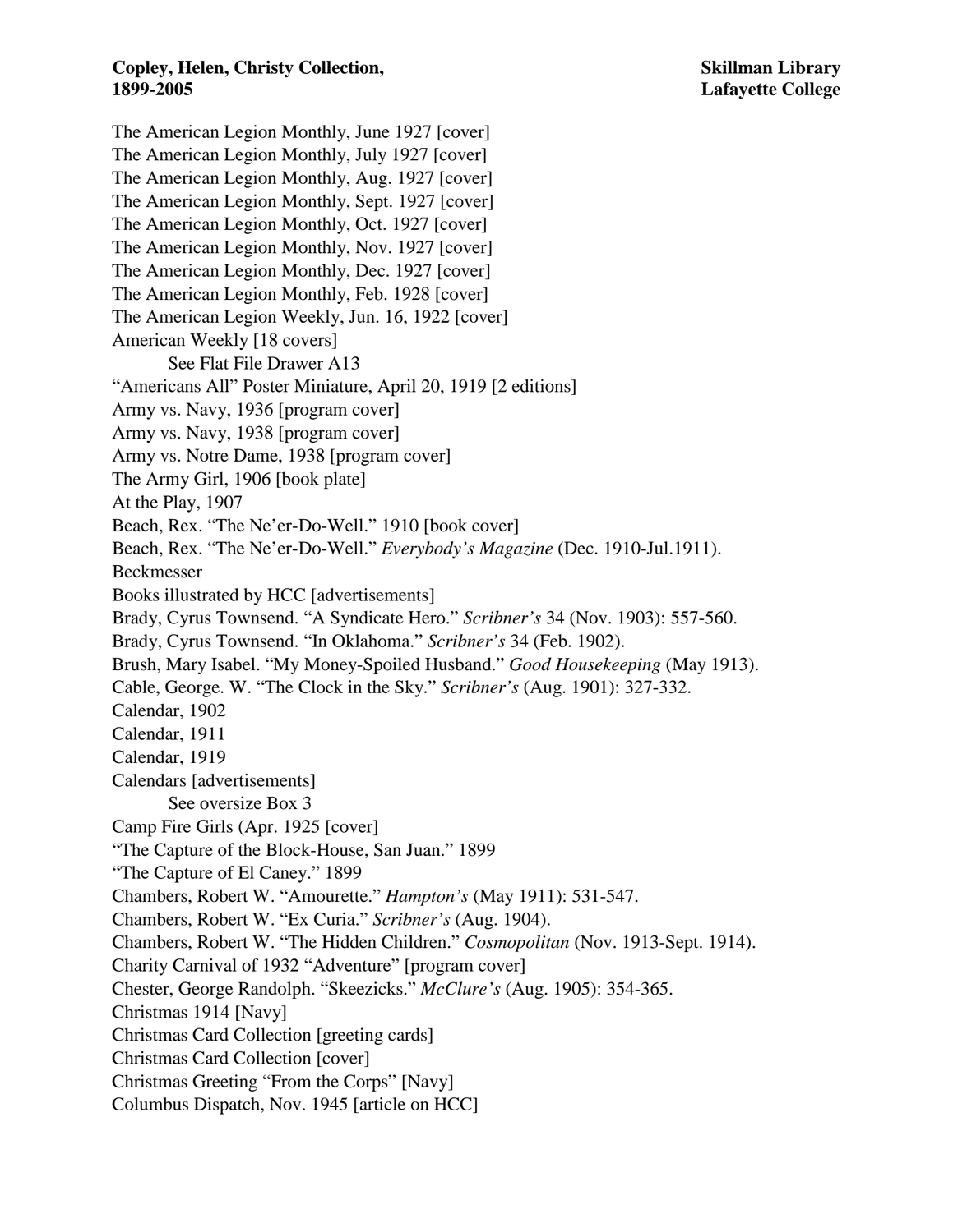Corbin, John. "The Lights and Stars of Broadway." *Scribner's* (Feb. 1905). Cutting, Mary S. "In the Reign of Quintellia." *Harpers' Bazar* (June 1902). "A Dainty Hand," 1907 The Dance, 1903 [book plate] Daskam, Josephine Dodge. "Mrs. Dud's Sister." *Harper's Monthly* (1901): 279-286. Davis, R. H. "The Lion and the Unicorn." *Scribner's* (Aug. 1899). Duer, Alice and Henry Wise Miller. "The Lion's Mouth." *Scribner's* (Dec. 1900). Duvall, E. "The Fourth Gentleman." *Harper's* (July 1901). Enna-Jetticks Shoes [advertisement] *Everybody's Magazine* (June 1909) [cover] A Fair Chauffeur, 1903 [book plate] Fernald, Chester Bailey. "The Tragedy of the Comedy." *Century Magazine* (n.d.) Ford, Paul Leicester. "Wanted: A Match-Maker." *Harper's Monthly* (Sept. 1900): 497-518. "A Fourth of July Lawn Fete – Inflating the Balloon," 1919 Gates, Eleanor. "The Sky Burglar." *Good Housekeeping* (Nov. 1911). Gates, Eleanor. "Smarty." *Good Housekeeping* (Apr. 1913). Gates, Eleanor. "Soothsaying For Sue." *Good Housekeeping* (July 1912). Glimpses of the Summer Girl, 1905 [cover plate] The Golf Girl, 1900 [book plate] The Hand Embroidered Way, 1915 [Royal Society pamphlet] Hart, Frances Noyes. "The Happy Ending." *McCall's* (Oct. 1924): 12-13. "He tugged at his fob, bringing to the surface a small gold watch," 1902. Hibbard, George. "The Journal of a Millionaire." *Century Magazine* (Nov. 1912): 97-106. Hibbard, George. "The Marvels of Science." *Scribner's* (Apr. 1901). Hibbard, George. "A Vehicle of Love." *McClure's* (Aug. 1901). *The Home Magazine* (Nov. 1906) [cover]. "His Real Audience," 1904 Hope, Anthony. "More Dolly Dialogues." *McClure's* (Dec. 1900-Sept. 1901). Hope, Anthony. "More Dolly Dialogues." *McClure's* (May 1901): 1-7. Hopper, James. "The Cub, the Girl, and the Little Gray Nurse." *Hearst's* (Mar. 1913): 359-370. Hough, Emerson. "The Castle Builders." *Good Housekeeping* (June 1913). "An Hour With Art," 1904 "His First Love," 1905 "Holiday Festivities at the U.S. Military Academy…" n.d. Hughes, Rupert. "Mother's Love Letter." *Good Housekeeping* (May 1912). Hughes, Rupert. "Soles for Sale." *Red Book* (1921): misc. issues and pages. Hutchison, Woods. "All is Not Cold That Shivers." *Good Housekeeping* (Dec. 1912). "I have brought the sheets of the new Shelley book, Miss Le Breton." 1902. "I hope you don't mind my speaking to you. I'm awfully lonesome." 1910. Illustrated Journals [misc.] See oversize Illustrated Postcards [advertisements] See also oversize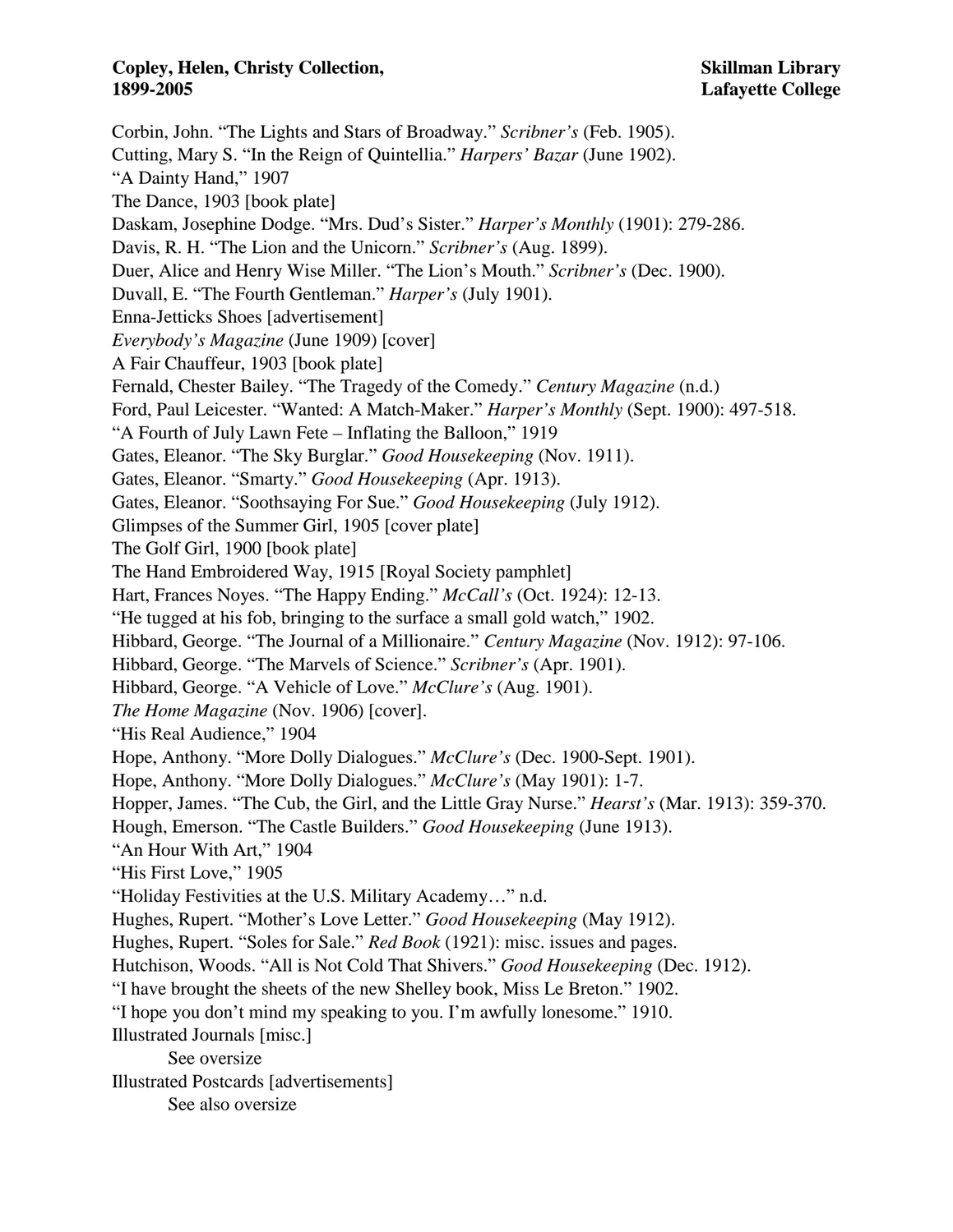Illustrated Collections or Individuals for Sale [advertisements] See also oversize Johnson, Owen. "The Lie." *Good Housekeeping* (Aug. 1912). Jesus Jones, G. F. "Clara's Vocation." *Scribner's* (June 1901): 719-726. "Kiss me once so that I may never forget," 1911 "The Lady of the Lake" *Ladies' Home Journal* [covers] See oversize box "The Landing at Guanica," 1899 "A Lantern Flashed Blindingly in my Face." [Leopards] 1911. *Life* (Apr. 4, 1930) [cover & Christy Girl contest]. Lifebuoy, 1924 [advertisement] See also oversize box "Little Game of Fate," 1901 London, Jack. "The Little Lady of the Big House. *Cosmopolitan* (Apr. 1915): 482-487. London, Jack. "The Valley of the Moon." *Cosmopolitan* (Apr. 1913-Nov. 1913). Louis Sherry Chocolates, 1923-24 [advertisements]. Lucky Strike Cigarettes [advertisements & ephemera]. MacGowan and Strong. "Being Engaged to Polly." *Good Housekeeping* (Nov. 1913). MacGowan and Strong. "The Best Man." *Good Housekeeping* (Aug. 1913). Magruder, Julia. "Harry of England." *Scribner's* (Nov. 1902). Major, Charles. "The Dilemma of Mary Ruth." *Good Housekeeping* (Feb. 1913). "Making Hay," 1905 Manuscripts [misc.] Box 2

Martin, Edward. "The Courtship of a Careful Man." *Harper's* (Jan. 1902). Martin, Edward. "A Party at Madiera's." *Harper's* (Sept. 1901). "Max, you are going to stay here?" 1901 *McCall's* (Nov. 1918) [cover] See oversize box *McCall's* (Jan. 1922) [cover] See oversize box McCutcheon, George B. "When Girl Meets Girl" *Good Housekeeping* (June 1912). "The Men Behind the Gun," 1917 Men of the Army & Navy, 1899 [loose plate] See oversize box Merrick, L. "The Celebrity at Home." Good Housekeeping (Jan. 1913). Merwin, Samuel. "The Devil is Sick." *Cosmopolitan* (Apr. 1917); 43-50; 104-107. Merwin, Samuel. "Now, Fido!" *Cosmopolitan* (Dec. 1916): 36-41; 158-165. Merwin, Samuel. "The Passionate Pilgrim." *Cosmopolitan* (Feb. 1919).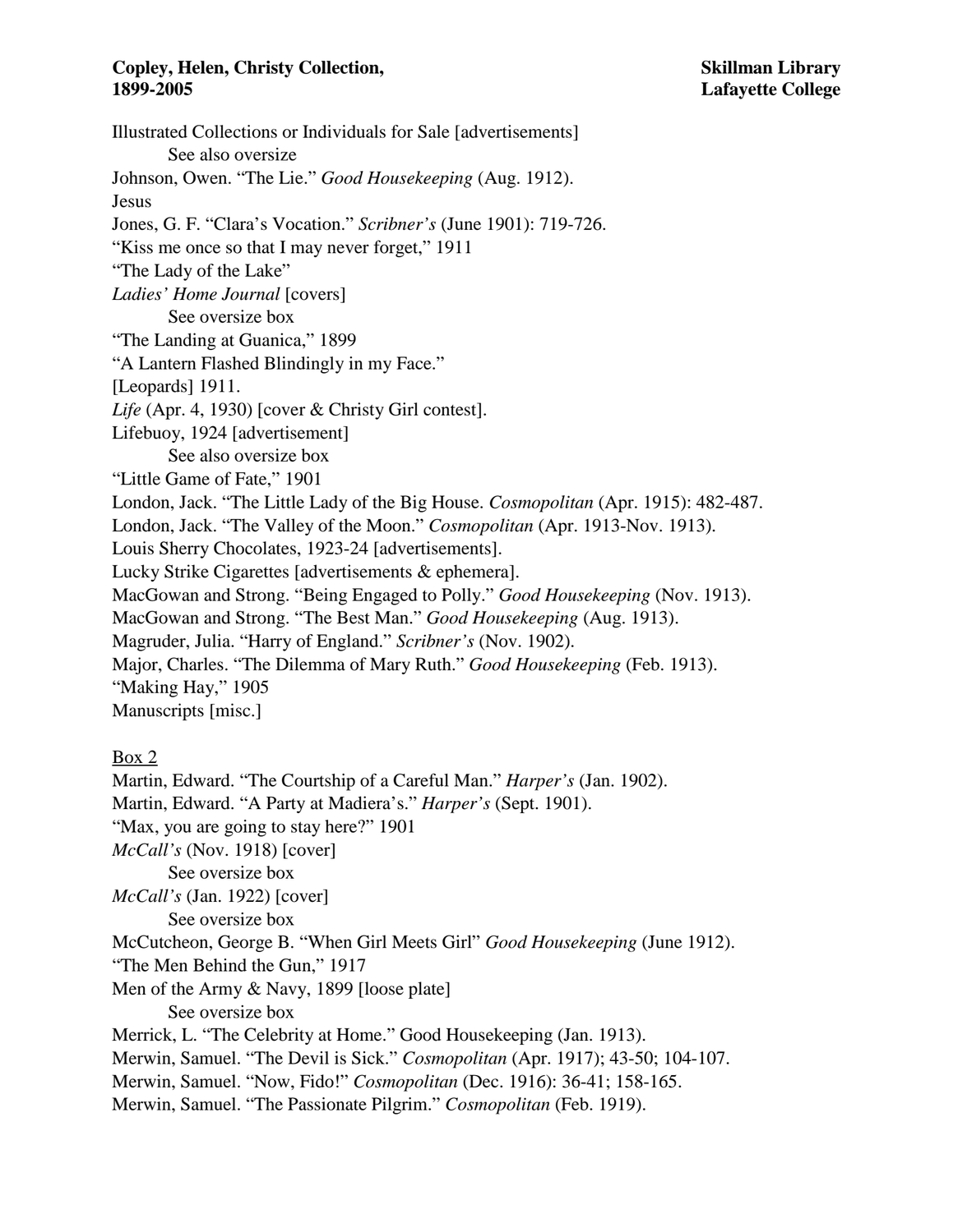Miller, Alice D. "The Penalty of Greatness." *Scribner's* (Sept. 1904). Miscellaneous [oversize & mounted/matted] See oversize box Miscellaneous [untitled] See also oversize box Miscellaneous Advertisements & Product Endorsements See oversize box Miscellaneous Illustrated Journals See oversize box Mistletoe, 1905 [book plate] Morris, Gouverneur. "The Penalty." *Cosmopolitan* (Aug. 1912): 292-305. Morris, Gouverneur. "The Penalty." *Cosmopolitan* (Oct. 1912-Apr. 1913). *Motor* (Apr. 1916) [cover] *Motor* (Dec. 1922) [cover] *Motor* (Aug. 1923) [cover] "Music and Life." *Scribner's* (Mar. 1904). Navy Illustrations [misc.] *The National Sunday Magazine* (Oct. 1914) [cover]. Nazimova, Alla [actress & HCC model] "The York Horse Show…" n.d. O'Higgins, Harvey J. "The Nurse." *Good Housekeeping* (July 1913). "Old Dog Tray" Ollivant, Alfred. "The Cleansing of the Lie." *Harper's* (Aug. 1901). On the Beach, 1903 [book plate] Oppenheim, E.P. "The Storming of Eve." *Good Housekeeping* (Oct. 1912). Osbourne, Lloyd. "Old Dog Tray." *McClure's* (Oct. 1905): 623-630. Our Honeymoon, ca. 1913 Park Lane Café [mural] Perry, James R. "My Love-Story." *Scribner's* (Aug. 1900): 209-219. Phillips, David Graham. "The Price She Paid." *Cosmopolitan.* (Oct. 1911-Jan. 1912). Phillips, David Graham. "The Price She Paid." *Cosmopolitan.* (Feb. 1912- Jul. 1912). Phillips, David Graham. "The Story of Susan Lenox…" *Hearst's* (Sept. 1916): 144-186. Photographs [misc.] Postcards Posters [originals & repros.] See Flat File Drawer A13 Product Endorsements – HCC See also oversize box Product Endorsements – NPC See also oversize box "Receiving His Orders." 1906. See oversize box Roach, Lorin J. "A Mistake in the Count." *Century* (May 1901): 48-52.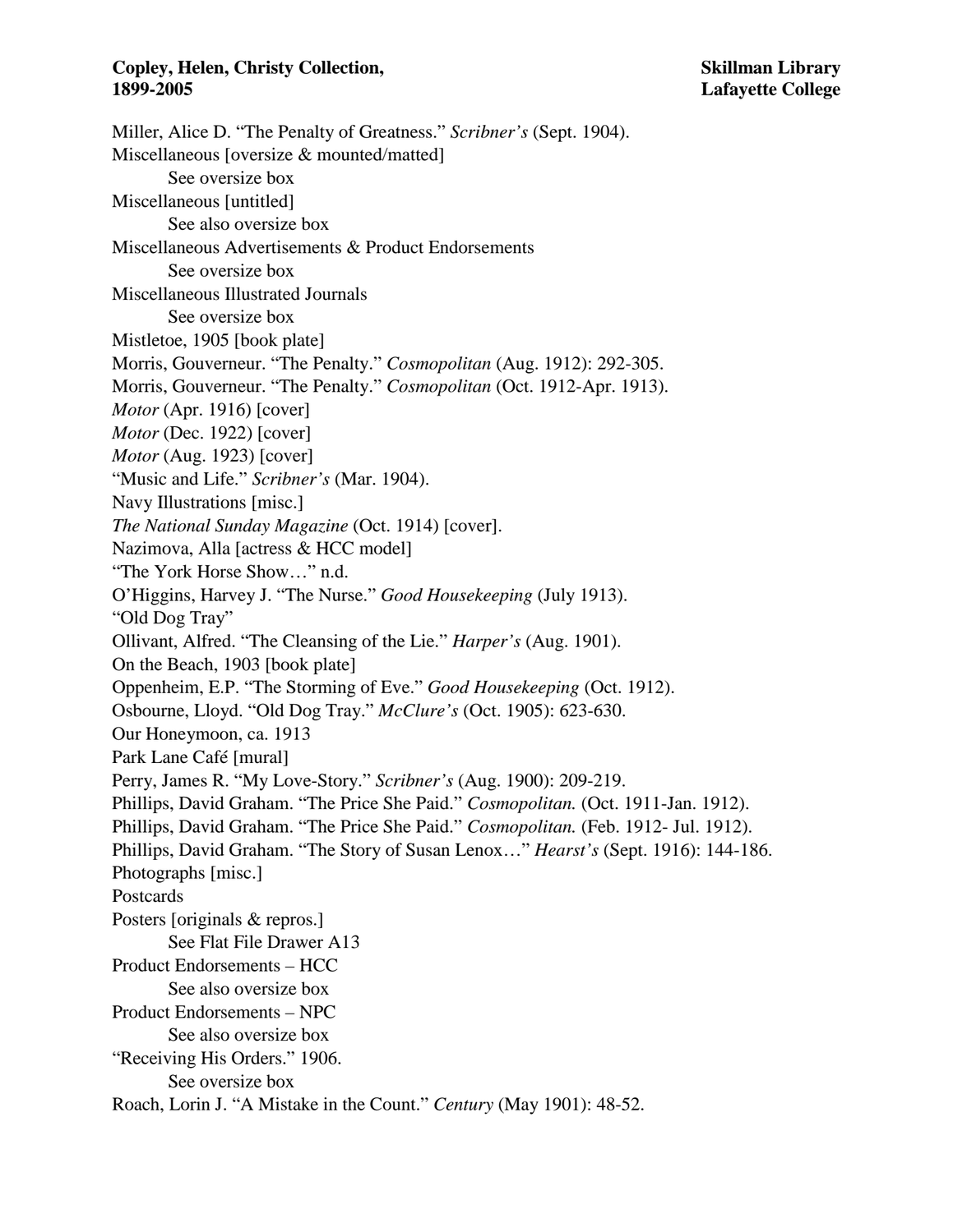Roche, A. S. "Alms of Love." *Redbook* (Mar. 1924): 67-71; 129-130. Roof, Katherine M. "The Stepmother." *Century Magazine* (July 1911). "Roses" & "Somebody" Rough Riders, articles on Ruhl, Arthur. "A Break in Training." *Scribner's* 32 (Aug. 1902): 177-188. *The Semi-Monthly Magazine Section*, Oct. 13, 1912. "She had to perfect the art of holding the centre of the stage," 1904 "She lifted the ring out and I slipped it along her finger…" 1913 "She loves a sailor," 1913 "She wears a rose in her hair…" n.d. "She wrote a letter with her eyes…" [4 illustrations] Smith, F. Hopkins. "Doc-Shipman's Fee." *The Delineator* (Dec. 1902): 984-990. "The Spring Drive," 1917 See oversize box Sousa, J. P. "Stars and Stripes Forever." 1949 [sheet music cover] "Spaniards Surprised at Colonel Huling's Regiment in their Flight From Coamo." 1899. "The Steamboat Orchestra" *Sunday Magazine of the Denver Republican*, Oct. 2, 1910 [cover]. *Sunday Magazine of the New York Tribune*, Mar. 7, 1909 [cover]. *Sunday Magazine of the New York Tribune*, Jun. 6, 1909 [cover]. *Sunday Magazine of the New York Tribune*, Jul. 24, 1910 [cover]. *Sunday Magazine of the Sunday Record Herald*, Jul. 19 1908 [cover]. "The Supreme Moment Before Santiago," 1898 See oversize box The Sweet Girl-Graduate, 1906. Tarkington, B. "Truth is Stranger than Fiction." *Good Housekeeping* (Sept. 1912). The Teasing Girl Thanet, O. "The Object of the Federation." *Scribner's* (Aug. 1901). Thanet, O. "Max-or his Picture." *Scribner's* (Dec. 1899). Thomas, A. E. "The Wooden Indian." *Scribner's* (Jan. 1902): 66-74. Tompkins, J. W. "Pleasures & Palaces." *Scribner's* (Nov. 1911-Mar. 1912). Townsend, F. "The Ghost that was Cold." *Good Housekeeping* (Mar. 1913). Unknown woman [portrait] United States Fleet Ball, 1934 [program cover] "Vacation Proposal," 1913 A Veritable Queen," 1906 [book plate] Vorse, M. H. "The Albatross." *Good Housekeeping* (Feb.). Ward, Mrs. Humphrey. "Lady Rose's Daughter." *Harper's* (May 1902-Apr.1903). Warwick, Anne. "Anne – Just a Plain Woman." *Harper's* (Feb. 1911). Warwick, Anne. "Gladys-Marie-Merely a Maid." *Harper's* (Apr. 1911). Warwick, Anne. "Sheila-Simply a Society Person." *Harper's* (May 1911). Warwick, Anne. "Timothy-Only a Writer." *Harper's* (Mar. 1911). Warwick, Anne. "Chalmers-Cleary a Club-man." *Harper's* (Jul. 1911).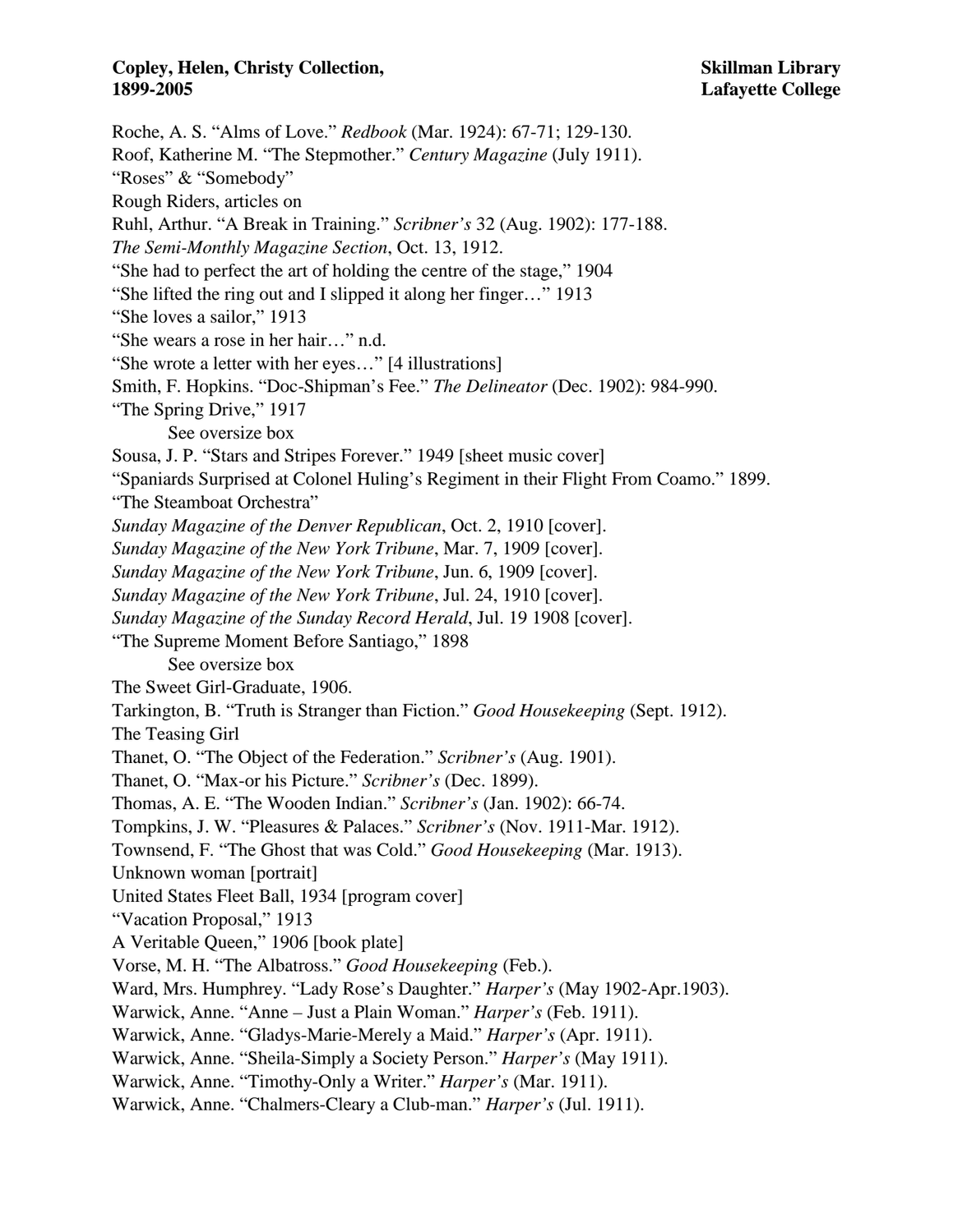Waterbury, J. B. "His Primeval Conscience." *Harper's* (Jul. 1902). We the People, 1937 [Sesquicentennial of the Constitution program] Where The Flag Lead We Follow –  $2<sup>nd</sup>$  Annual Benefit (May 27, 1945) [program cover] "The Whole World," 1909 Wilson, Woodrow. "Colonies and Nation." *Harper's* (Jul. 1901).

Oversize materials filed in Boxes 3-6 and Flat File A13

# **Series II. Objects and Ephemera**

Boxes 7-8 3 ceramic mugs 5 ceramic plates 8 Lucky Strike metal tobacco/cigarette containers 1 metal cookie tin 1 Christy wooden cigar box 1 United States Capitol Christmas ornament (Signing of the Constitution)

### **III. Research files**

Box 9 Ebay ca. 2000 June - July Ebay ca. 2000 August - September Ebay ca. 2000 October - December Ebay ca. 2001 January - May Ebay ca. 2001 June – December Ebay ca. 2002 January - July Ebay ca. 2002 August - December Ebay ca. 2003 Ebay ca. 2004 January - May Ebay ca. 2004 June – December Ebay ca. 2005 Emails: A-C (last name) Emails: D-E (last name) Emails: F-H (last name) Emails: I-K (last name) Emails: L-M (last name) Emails: N-P (last name) Emails: Q-R (last name) Emails: S (last name) Emails: T-V (last name) Emails: W-Z (last name) Address Lists **Directory**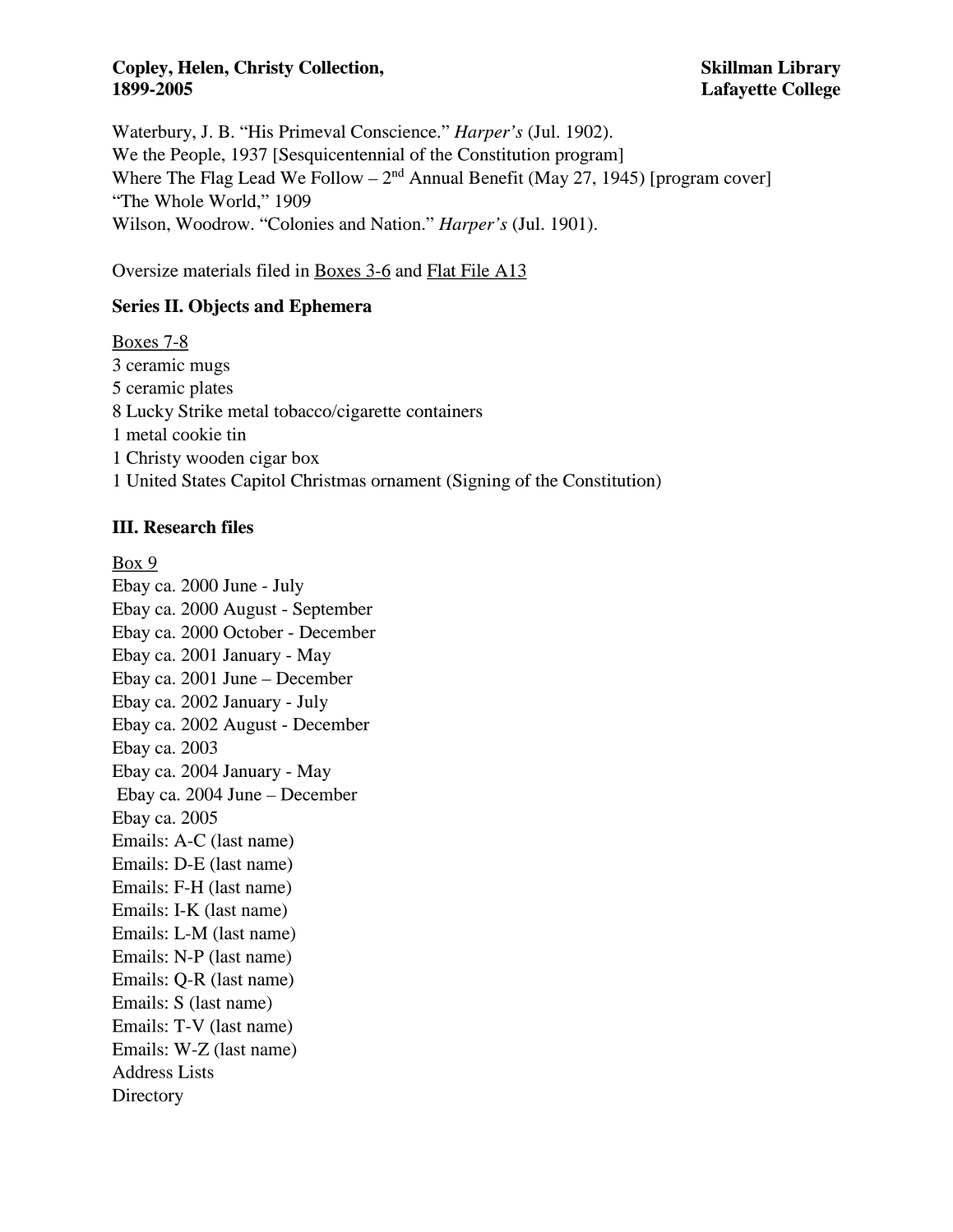Correspondence: A-C Correspondence: D-G Correspondence: H-N Correspondence: O-R Correspondence: S Correspondence: T-Z Correspondence Logs Inventory Box 10 Autographs Contract with Destiny: "The Christy Quest" Christy Biography: Illustrations Considered A-L Christy Biography: Illustrations Considered M-Z Christy Biography: Illustrations Considered "Miscellaneous Pictures" Publicity and Quotes Rights and Reproduction Correspondence from Research Binder Correspondence from Research Binder Folder II Research Notes Biography Research: Virginia Lee Folder I Biography Research: Virginia Lee Folder II "Foundation for a Course in Miracles" and Lafayette College Funding: Steve Martin, Bernadette Press Lotus Club Madonna of the Trail Christy Research: American Illustrations Galleries Folder I Christy Research: American Illustrations Galleries Folder II Geneology The Crucifixion Prodigy Annapolis Louisiana New York '97 Notes from trips: Escondido, Boston '97 Notes from trips: California Notes from trip: Kentucky Notes from second Washington trip **Biographies** Letters to Elise Ford, Christy Book for Elise Lists of Works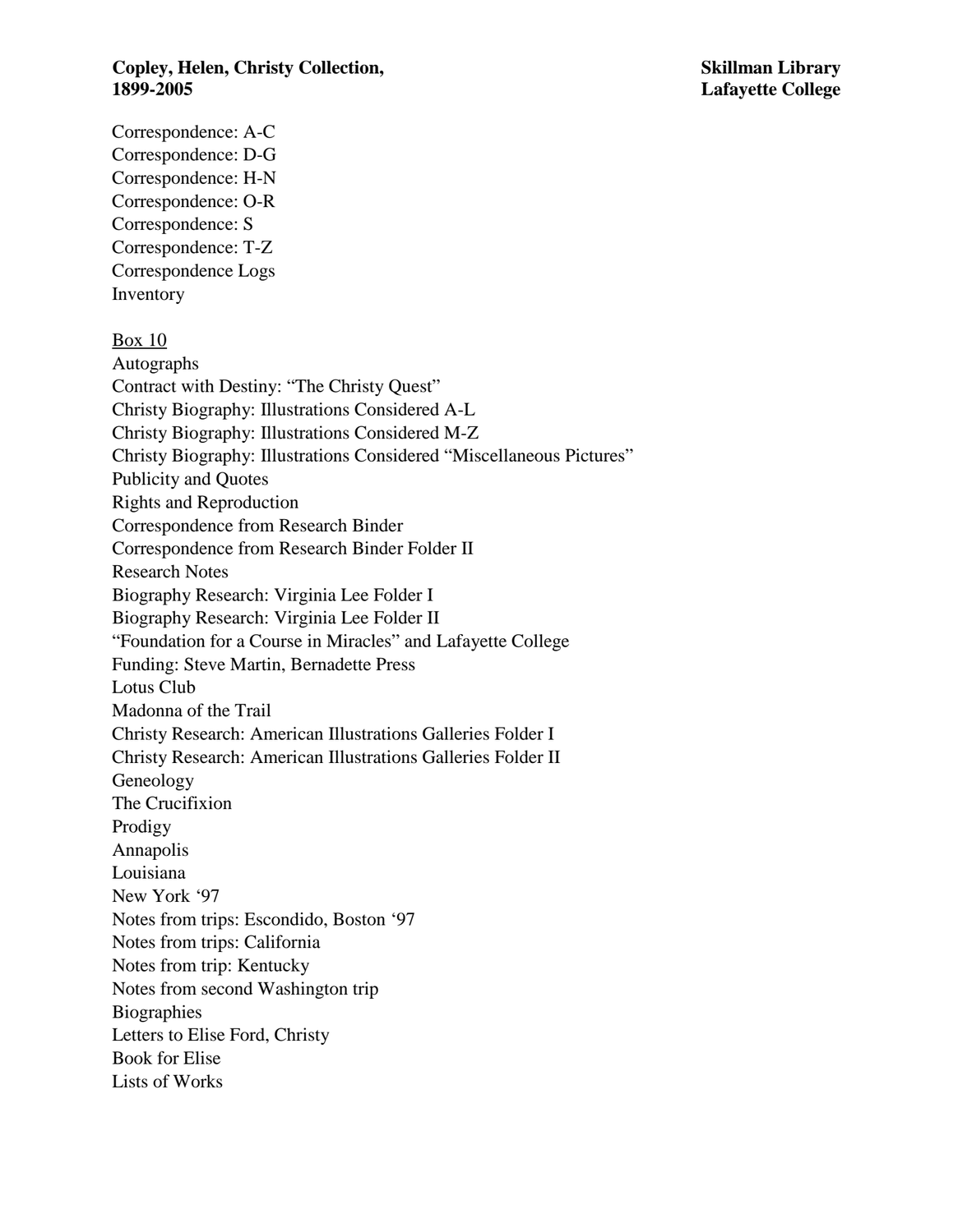### **Copley, Helen, Christy Collection, Skillman Library 1899**

Box 11 American Red Cross Hotel des Artistes Café Banesville Art Center Bulkeley Jean Christy Christy Correspondence DuPont Jocelyn Green University of Georgia Museum of Art Gilcrease Museum Fannie Hurst Milton Justice Ray Kinstler Library of Congress Library Resource Folder General Longstreet MacArthur Story Charles Martignette John McDaniel D. McNaughton Arnold Newman Lincoln Oliphant Parrish Art Museum Polly Pedjoe Claude Pepper Foundation Sigrid Piroch National Portrait Gallery Frank Ralbovsky Walt Reed Rickenbacker Franklin D. Roosevelt Rough Rider Urania Christy Tarbet Bascom Timmons Annette Trembley M. Wanamaker Sean West Upper West Side Story Newspaper and Magazine Clippings Postcards Programs Reproductions